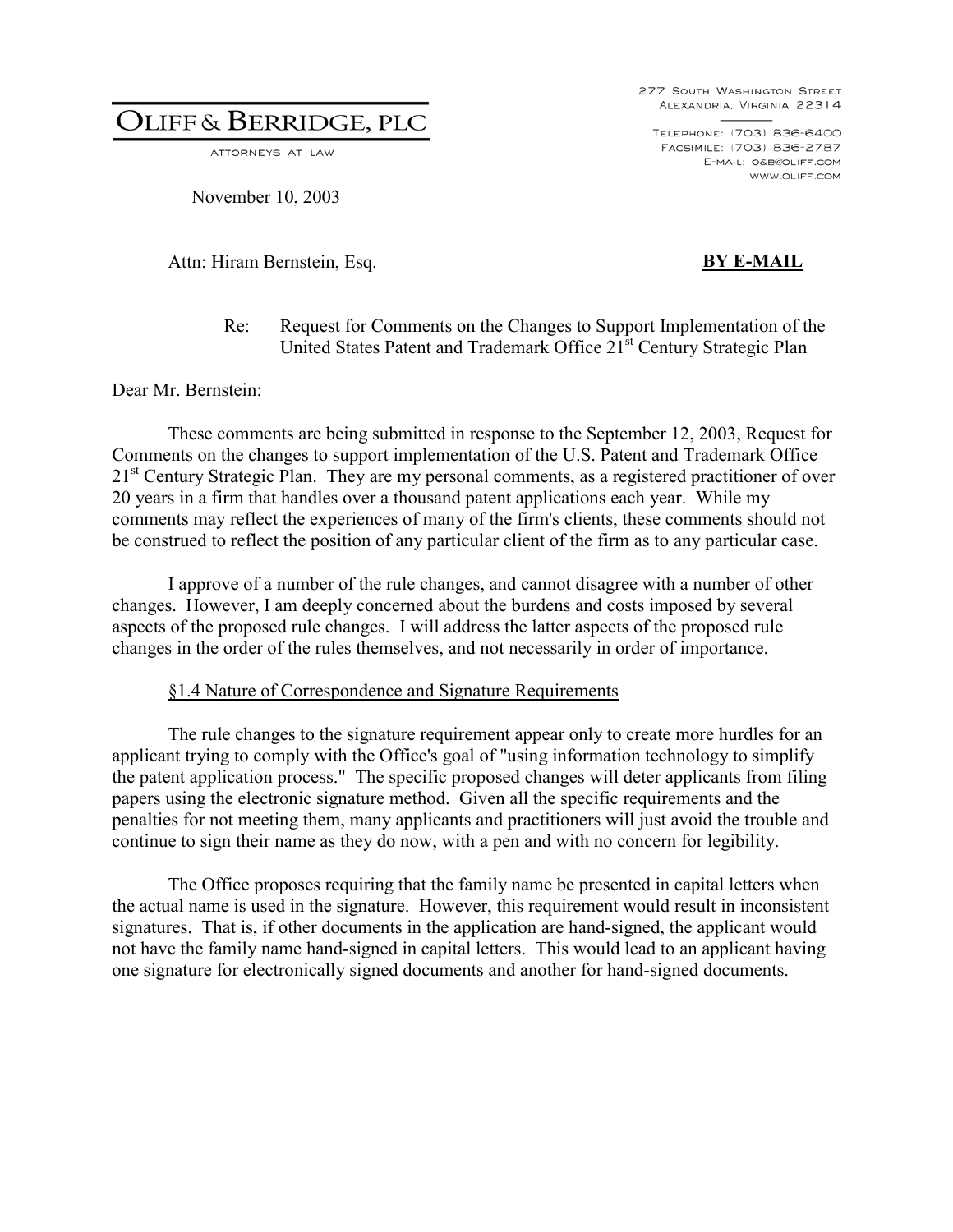The present requirement for signatures on paper documents are simple and streamlined the signer must sign the paper personally and thereby subject himself or herself to Rule 10.18. The Office has no obligation, and apparently makes no effort, to determine whether the requirement has been met and imposes no format requirements on the signature. If the issue is brought up in the PTO or in litigation, the practitioner can be interrogated as necessary. There is no need for detailed, burdensome and easily inadvertently violated rules with draconian penalties in electronic filings. Such rules merely burden the applicant and the PTO.

Instead, the PTO should merely require that the applicant make clear that the document has been signed. For both paper and electronic filings, it would also be useful to require inclusion of a typed name and (in the case of a practitioner) registration number to provide a record that can be used in a subsequent investigation to decipher an illegible signature.

The Office should also adopt a standard with a less severe penalty. If an applicant or practitioner has "made his mark" with the intention of electronically signing a document, the penalty of treating failure to follow the proper format as an unsigned document does not promote the desire of the Office to have applicants change over from paper to electronic documents and increases the burden on both applicants and the PTO with no countervailing benefit.

#### §1.17 Patent Application and Reexamination Processing Fees

First, given the large increases for certain petitions, and the substantial dollar amounts involved, the Office should provide reduced fee for a small entity. For example, a petition falling in the first group will cost \$400. This cost is comparable to the small entity cost for filing an application. Clearly, the amount of work required for addressing a petition is not greater than the cost for examining an entire application.

Second, in view of the substantial amounts of the fees, the Office should require that they be refunded when a granted petition was required to correct an Office error.

Third, a petition under  $\S1.138(c)$  should fall into the third category, rather than the second category. It does not involve any analysis of factual situations or evidentiary showings, merely prompt action by the Office.

#### §1.19 Document Supply Fees

The Office states that the proposed rule change clarifies how copies of IFW contents are to be charged since, absent a paper file wrapper, the current rules do not provide the public a way to obtain copies. However, there is no discussion of the basis for the dollar amount of the new costs for obtaining copies of IFW contents. Now that the Office is migrating to electronic storage, it will be much easier and quicker to access IFW contents electronically than it was with paper file wrappers. Therefore, the cost to the public for obtaining IFW contents should decrease given the reduction in cost and burden on the Office to provide them.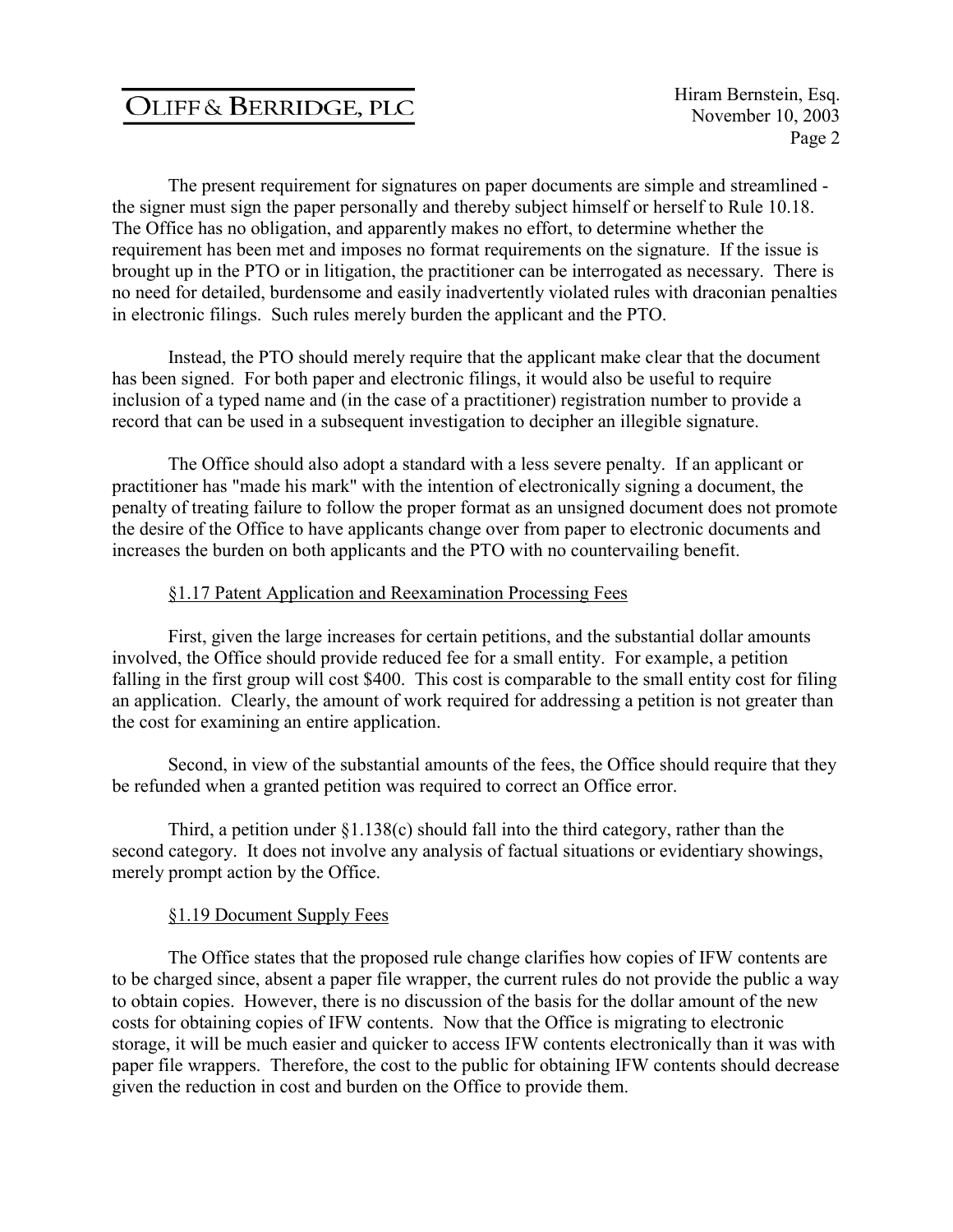Hiram Bernstein, Esq. November 10, 2003 Page 3

Also, because the Office is changing from paper file wrappers to their electronic image equivalent, and given the publication of applications, the IFW contents should be made available on the Office website once they become publicly available. This way, the public may reproduce documents without the requirements of any action on part of the Office. This will result in a reduced number of requests to the office resulting in a reduction of cost to the Office and a reduction in the number of personnel needed for processing such requests. Further, this will reduce the cost to an public and allow more expedited retrieval of documents.

#### §1.27 Small Entity Status

The proposed rule change is purported to clarify the rules for small business concerns regarding transfer of rights and the size standards of the small business administration. Such rules are not present in the GPO booklets of the patent rules, nor in the MPEP. Paragraph  $(a)(2)(ii)$  directs any questions regarding small business concerns to the Small Business Administration. The Office should draft its own rules regardless of the guidelines of the SBA, that a practitioner can readily find and a small business concern can readily follow, which would allow for a more clear understanding of the qualifications and standards required by the Office.

#### §1.52, §1.55, §1.57, §1.69, §1.78 Translations

As a basis for the proposed change, the Office cites to statements made by practitioners as to their beliefs as to the accuracy of the translations. However, the Office does not identify any problem with translations that has been experienced. If there are problems with the actual translations, that is a separate problem that will not be solved by this proposed change.

Practitioners and applicants rely on translators, who generally have no stake in the outcome of a patent application, to prepare translations. By allowing practitioners and applicants to sign an "information and belief" statement as to the accuracy of the translation, Rule 10.18 requires that they believe the translator is competent and qualified, subject to the potential penalties of violation of Rule 10.18. This is appropriate for the applicant and his or her representative. It is not appropriate for the translator, who is not affected by a Rule 10.18 penalty, and who would sign a statement reflective only of his own biased belief in his own competence. Thus, there is no need to change the translation signature rules.

The proposed change is especially burdensome in Rule 69. The PTO's Declaration forms are awkward and confusing, in English and in translation. Better forms have been prepared by outside firms for use in hundreds or thousands of patent applications. Requiring a translator signature on each of them is unduly burdensome.

Finally, if a rule change is made, it should accommodate signature by one who has made or reviewed a translation. Many translations are made by teams, and finalized by a reviewer. In other cases, the actual translator is unknown or no longer available (e.g. in the case of a Rule 69 form Declaration). If the Office's goal is correctness of the translation, it should make no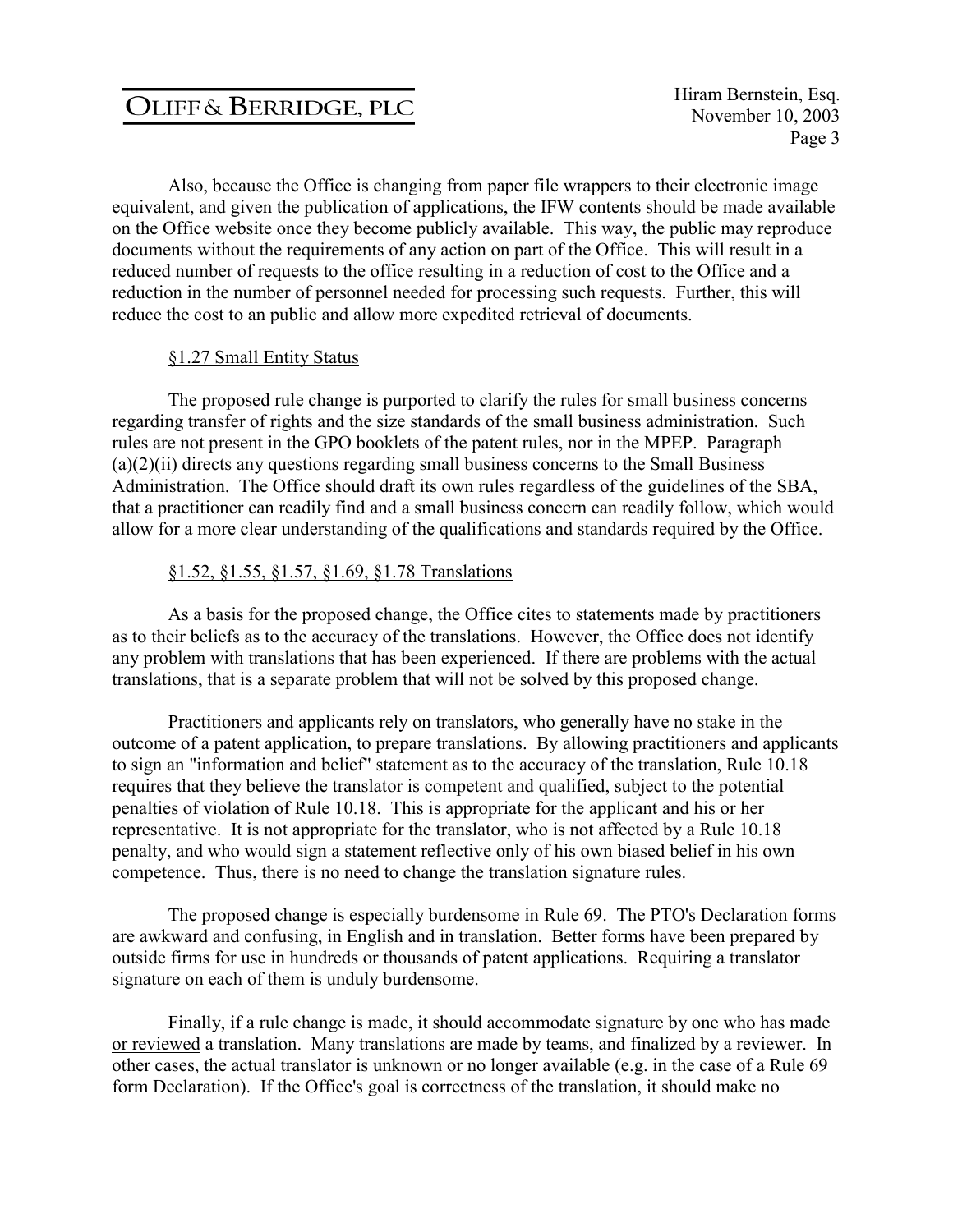difference whether the translation is new or old, or by whom it is signed, as long as a person competent in both languages can certify its accuracy.

If such a rule is entered, it should be in a form that requires a translator verification, rather than a Rule 10.18 signature, for the reasons noted above. However, the Office is referred to the rulemaking eliminating verified translations only a few years ago.

Finally, the rule should indicate how machine translations, which are sometimes all that is available, are to be signed.

#### §1.55 Claim for Foreign Priority

The first filed application in a chain of applications should not be required to contain a claim for priority in compliance with §1.55 to a prior foreign (or provisional) application for a subsequent application to claim such benefit. The proposed requirement may improperly preclude applicants from claiming priority, or require them to make improper and misleading priority claims.

The propriety of a claim for priority depends on the substantive content of the application claims. Thus, for example, broad claims unsupported by the scope of an earlier foreign or provisional application may be included in a U.S. patent application. A priority claim should not be made in that application because the claims are not supported in the earlier document. As a result of examination, the applicant may, in a continuing application, file narrower claims that are supported in both the parent and foreign or provisional application. The applicant should not then be precluded from obtaining priority benefits for such claims.

Similarly, an applicant may file an application disclosing related inventions for which separate claims would be restrictable. To avoid increasingly expensive claim fees and restriction costs, the applicant may reserve one or more sets of claims for a divisional application. If priority could not properly be claimed for the claims of the parent, but could properly be claimed for the claims of the divisional, the applicant should be entitled to first present the claim for priority in the divisional application.

Furthermore, any distinction between foreign priority and U.S. provisional priority in this regard would be clearly unfair, would not reflect the stated basis for the proposed change, and would likely violate international accords.

#### §1.57 Incorporation by Reference

The proposed changes would provide that a claim for priority under  $\S 1.55$  or  $\S 1.78$ would allow for all or a portion of the specification or drawings of a priority document to be incorporated by reference, but only when its substance is inadvertently omitted from an application. The rule change should allow for such incorporation by reference of any material omitted, inadvertent or otherwise. There is no reason to discriminate between types of omissions.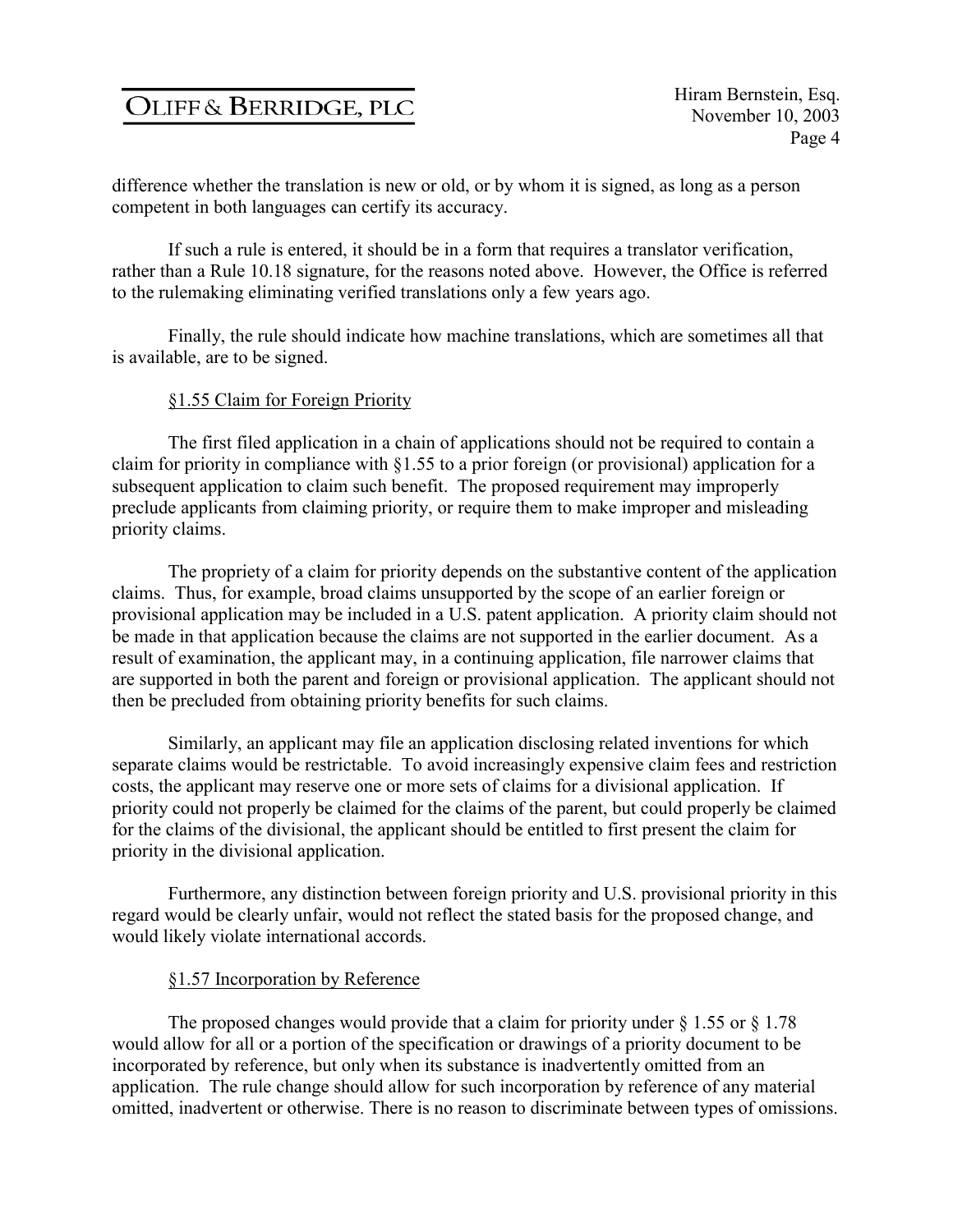If the material is incorporated by reference, it is a part of the current application and should be allowed to be added to the application. This would avoid unnecessary litigation over characterization of an omission as "inadvertent" and still satisfy the goals of the proposed rule. To clarify the scope of the patent, however the incorporation should be required to be perfected before issuance.

According to the proposed rule change, if the omitted portion of the specification or drawing is "completely contained" in the prior-filed application, then the claim for priority would be considered an incorporation by reference of the prior filed application. The Office requires that the material added must be expressly (not implicitly) disclosed in the prior application. However, this requirement is inappropriate. It is well settled that requirements under 35 U.S.C. §112 are satisfied by explicit and implicit disclosure in an application. All of the implicit disclosure of the prior-filed application would be supported in that application. However, for a subsequent application claiming priority to the prior-filed application, and attempting to incorporate omitted material relating to the implicit disclosure, that incorporated material would not be supported according to the proposed rule change. Such inconsistent treatment of §112 issues can only lead to confusion, inequity, and added burden to the Office and applicants.

Therefore, the proposed rule should allow for explicit and implicit material to be added to the application claiming priority to the prior-filed application, if it is to be adopted.

Finally, the "bright line" language test should not control; the rule should allow recognition of an incorporation by reference when there is a clear indication of an intent to incorporate by reference. The Supreme Court's Festo opinion reflects the injustice of bright line tests that do not reflect the realities of the circumstances. Instead, use of the phrase "incorporated by reference" should merely be noted as a sure way to ensure interpretation of the applicant's intent.

#### §1.76 Application Data Sheet

The proposed changes relating to the format for showing changes in an application data sheet should be consistent with the format requirements for amendments to avoid confusion and inadvertent errors, and thus added burden to applicants and the Office.

#### §1.83(a) Redundancy

Many applications are presented for filing with sequences and/or tables in the drawings. The rules require that they be added to the specification. Applicants should not be forced to bear the additional burden of revising their drawings, often at substantial costs, just to eliminate the resulting redundancy of information.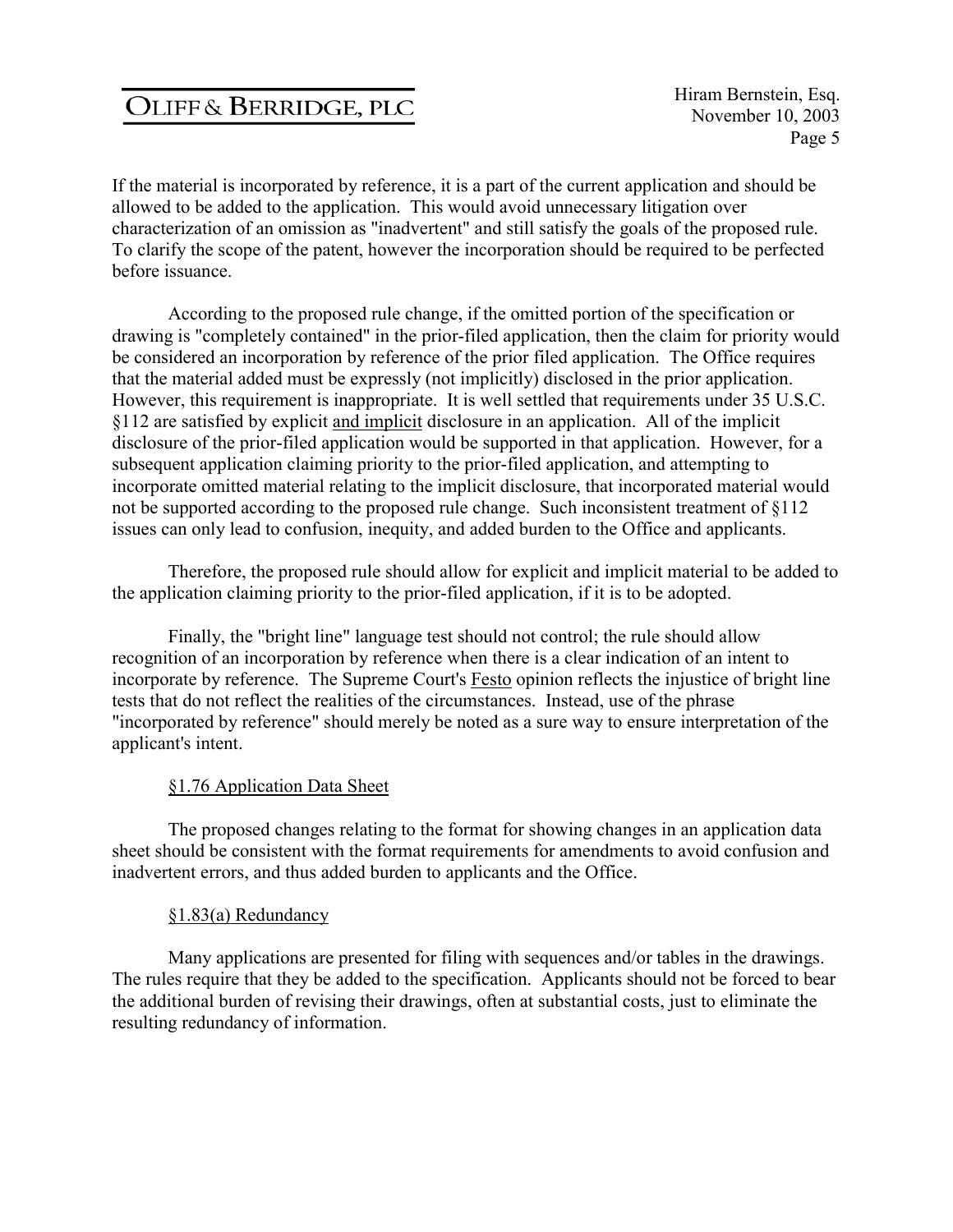### §1.94 Models or Exhibits

The proposed rule should be clarified as to what models, exhibits or specimens are subject to the rule. For example, items used in interviews should not be subject to the rule. Only if such items are part of an application should they have to be retained for the enforceable life of the patent, and even then not if they can be (and are) adequately replaced by paper or electronic equivalents.

#### §1.98 Information Disclosure Statement

The Office should eliminate now the requirement in  $\S1.98(a)(2)$  for a copy of U.S. patents or U.S. patent application publications listed in an IDS. There is no basis for elimination of that requirement only for applications filed after an arbitrary date of June 30, 2003. U.S. patents and patent application publications can easily be obtained by the Examiners from their computers at their desks. Eliminating the requirement now will immediately relieve the Office and practitioners of the time, expense and burden of handling paper copies of U.S. patents and patent application publications submitted in an IDS.

#### §1.105 Requirements for Information

I am deeply concerned with the burdens and complexities imposed by the proposed rule change. The proposed change to Rule 105 is the most egregious attempt by the Office to shift the burden of examination from the Examiner to the applicant, in the process creating huge costs, risks and prejudice to the applicant, and exceeding the authority granted to the Office by statute. For at least the reasons set forth below, the proposed changes should not be adopted in any form.

1) First, if an Examiner cannot comprehend the technology in the application or the knowledge of one of ordinary skill in the relevant art, the Examiner either should not be examining the application or should reject its claims and/or object to its specification under §112. As a response to such a rejection, an applicant can direct the Examiner's attention to teachings in the disclosure of the application or in the prior art, clarifying issues for the Examiner. Alternatively, the specification and/or claims can be amended if the applicant agrees that the Examiner's confusion is caused by the application. If the Examiner does not believe that the disclosure is adequate to teach the claimed invention, there are appropriate rejections for this.

2) The proposed rule change provides an Examiner with the unrestricted ability to request information, in the form of document requests, interrogatories and requests for admissions (stipulations), from applicants about various matters perhaps, but not exclusively, dealing with the state of the art. Interrogatories can be very delicate, complex and potentially dangerous weapons used in the legal profession. No small amount of skill is required to craft efficient productive interrogatories to elicit a desired response. In other legal contexts, they must be signed by attorneys at law, which would not include most examiners. Preparing interrogatories directed to an issue in question, which will elicit responses addressing the specific issue of the interrogatories, takes years of legal training.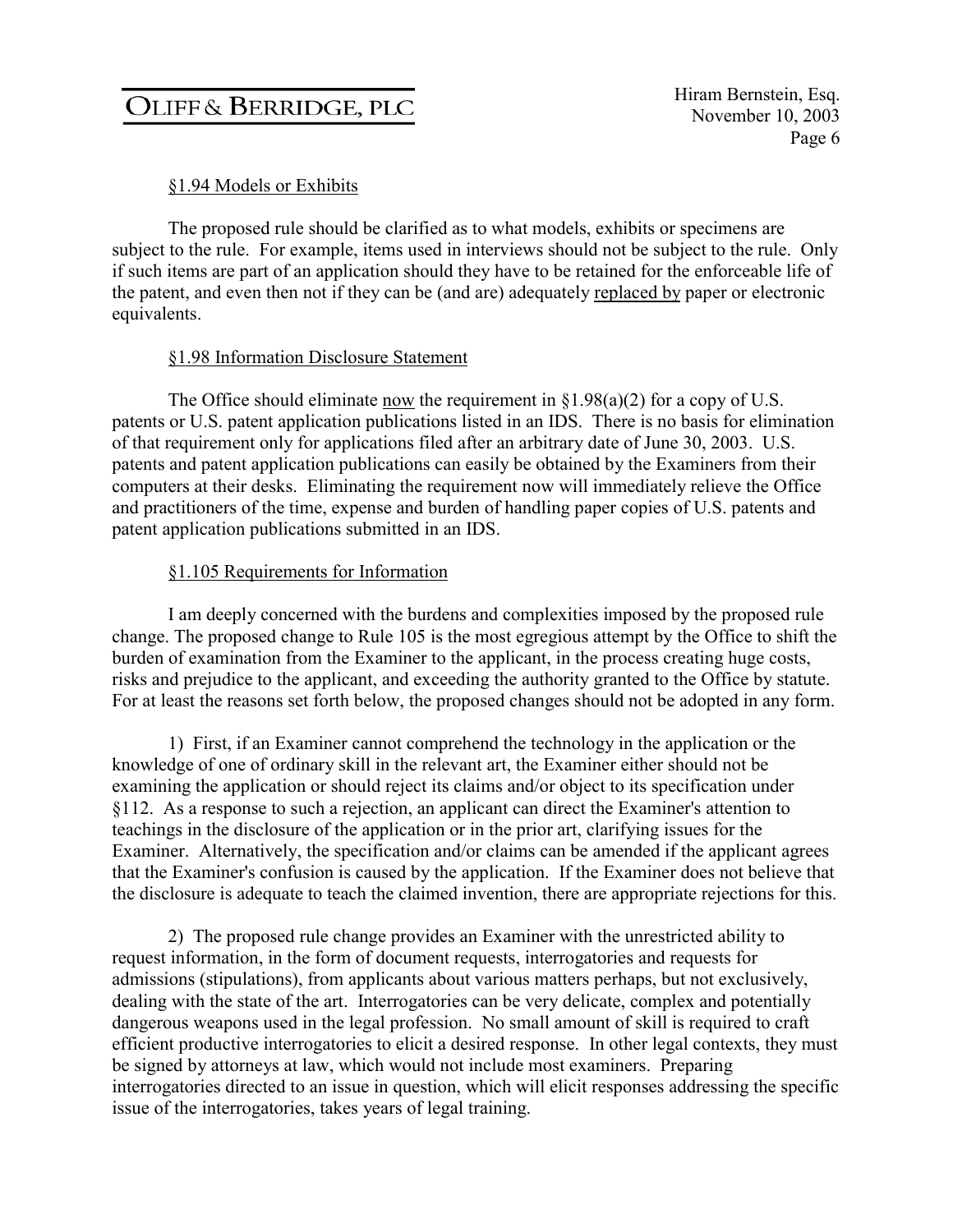Now, the Office is proposing to hand this responsibility to Examiners, most of whom are non-lawyers, with the naïve expectation that they will be able to appropriately and effectively utilize the interrogatories to solicit the information they are seeking. The requisite skill and training are not possessed by Examiners, and should not be required of them. Interrogatories, document requests and requests for admission should only be propounded with review and signature by an attorney in the Office of the Solicitor.

3) The proposed change extends well beyond the authority set forth in 35 U.S.C. §§ 131 and 132. The Examiner is authorized to examine the application and invention. There is no power given to the Examiner to engage in discovery from applicants.

4) The proposed rule is overly broad in not limiting the amount of discovery by Examiners. Discovery is very burdensome in small amounts, and can be overwhelming in large amounts. Even courts have strictly limited the numbers of such discovery requests in view of huge burdens and delays they impose, and provide magistrates and judges to resolve disputes over the scope of discovery.

5) Assuming an Examiner is able to create adequate interrogatories, the Examiner may still not receive the information requested, and thus, the Examiner's time would be wasted. For example, frequently inventors are no longer employed with the corporate assignee prosecuting the application. As such, many times there might not be an ability to acquire the requested information. In this situation, the Examiner has spent a significant amount of time preparing the interrogatories with no result. Valuable time has now been lost which could have been spent examining the application. An Examiner is already under great time constraints to produce an Office Action. Now, having the additional avenue to burn examining time with interrogatories will only detract from the quality of the prior art search and the quality of the subsequent Office Action, resulting in more non-final Office Actions. Allowing this form of questioning will detract from the goal of the Office of expedited and compact prosecution.

6) Inventors, corporations, law firms, and attorneys would be severely burdened by the need to expend large amounts of time, money, and resources to respond to discovery from Examiners as proposed by the rule change. Even when the technical answers are formulated, the answers to interrogatories will have to be reviewed by an attorney to determine, at a minimum, if the answer will create estoppels or eliminate equivalents due to language used in the answers to the interrogatories. The review process alone could take an enormous amount of time and money given even only a few unrestricted interrogatories. The burden created on all entities would be undue. Money and time constraints would likely cause some to forgo a review by an attorney. This action could be devastating to a patent application or the resulting patent even before examination has begun. Just as a strong patent portfolio is essential to small and large companies with respect to funding and research, a portfolio with unenforceable patents due to estoppels created during prosecution could easily cripple those same companies.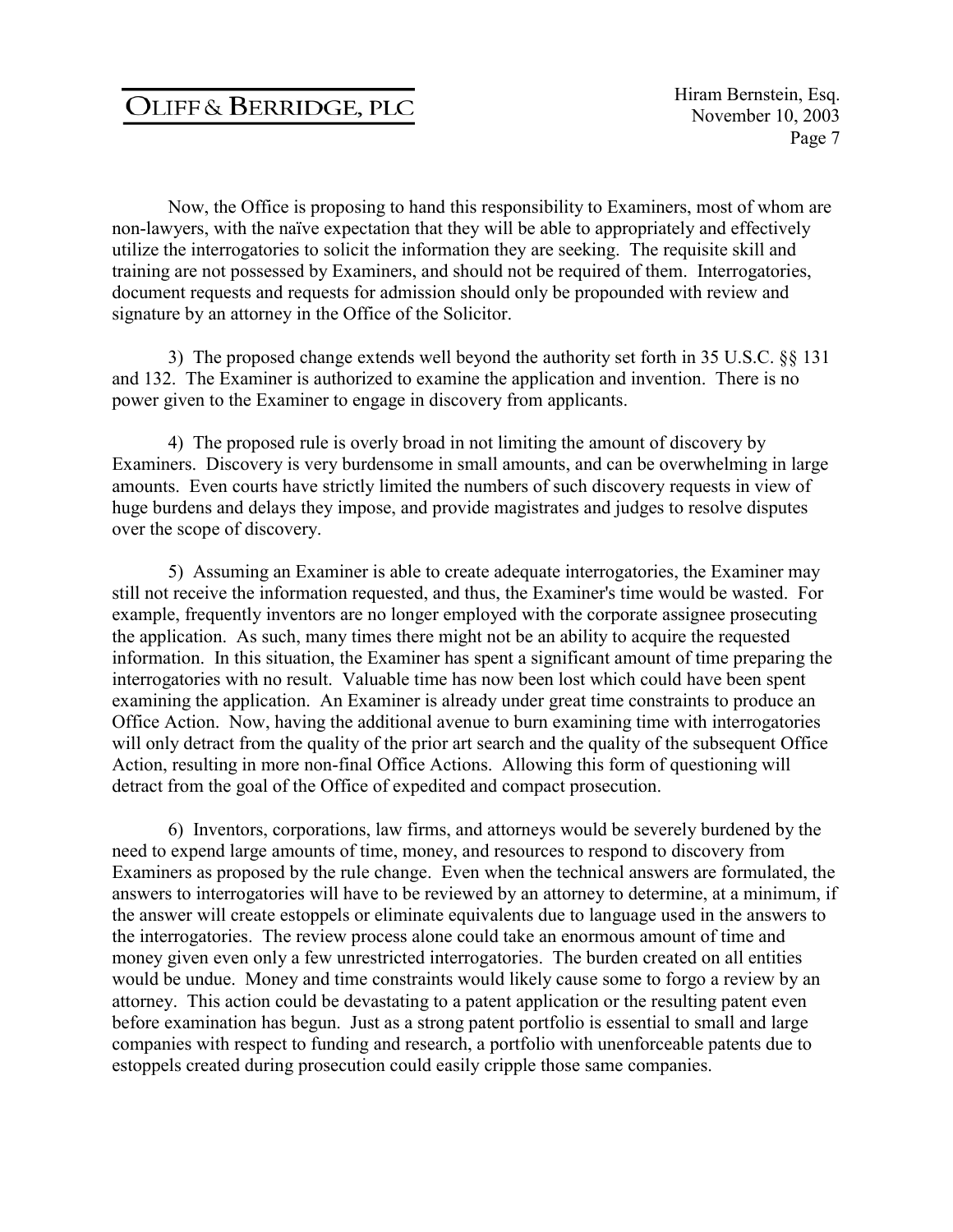Hiram Bernstein, Esq. November 10, 2003 Page 8

7) The proposed rule changes do not allow for an applicant to refuse to answer an interrogatory for any reason. The Examiner will be allowed to ask any question to "clarify the record" but the applicant is not given a chance to refuse for reasons such as lack of understanding of the question, ambiguity of the question resulting in an inability to provide a meaningful response, etc. If an applicant does not understand what the Examiner is asking, will a lack of response to the question be considered non-responsive? As noted above, courts provide magistrates and judges to resolve such discovery disputes. Will the Office do so too?

8) If responses to interrogatories are submitted, the effect on subsequent litigation would be tremendous. As discussed above, the cost to prepare and submit the answers to the interrogatories would be great. However, that cost would pale in comparison to how much extra time and expense would have to be expended in litigation resolving the issues that arise from the answers to the interrogatories. For example, just a slight change in expression between a word used in the specification and one used in an interrogatory response could very easily result in an issue to be litigated. This would further complicate any litigation and create more financial burdens to protect an applicant's patent.

One example is the Office's own example of "the knowledge of those of ordinary skill in the art." In litigation, adversarial parties retain experts in the art and spend tens of thousands of dollars to establish "the knowledge of one of ordinary skill in the art." This is a highly subjective issue that has to be analyzed in context. To require patent applicants and assignees to opine on this subject would result in unreliable answers and/or the expenditure of huge amount of resources to develop answers that are out of context regarding how the responses will be used to support allegations of inequitable conduct and prosecution history estoppel. The risks and burdens on applicants created by such "discovery" techniques will create an adversarial climate that will slow the examination system, multiply the filings in patent applications, and reduce the ultimate enforceability of patents.

9) Examiners are actually in a better position than most applicants to have access to the type of information described in the comments with the proposed rulemaking. For example, most applicants are familiar with their own invention and the results of their own research, which may or may not include literature research. Examiners, on the other hand, are exposed to the results of the research of thousands of people in the art through the patent collections that they search on a daily basis. Thus their own understanding of the scope and content of the art, and the level of skill in the art reflected thereby, may be better than that which could be provided by an interrogatory response from a single applicant, and would be far less burdensome than the research or retention of experts that would be needed by an individual applicant to respond competently to such an interrogatory.

10) Corporations that are assignees of patent applications would be extremely burdened by being required to answer interrogatories of the type described in the proposed rulemaking. Corporations often have dozens or even hundreds of researchers working in the technical area of a particular patent application, and even more in related areas. How far would such a corporation have to go to satisfy its duty in answering interrogatories and determining what one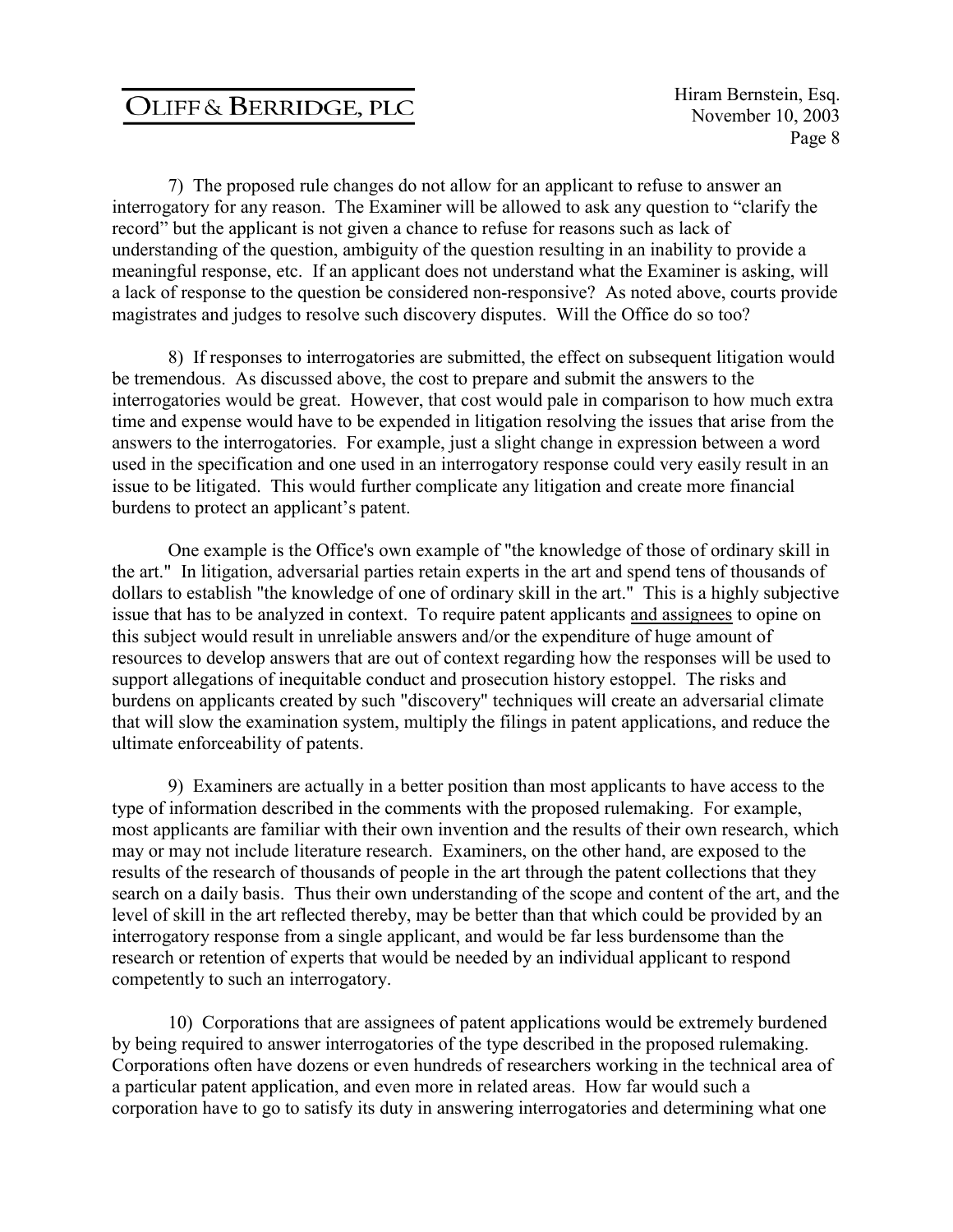of ordinary skill in the art would know? Would a corporation be held accountable if the best researcher was not located to answer a question? Additionally, researchers within a single corporate assignee are often located in many different offices throughout the country, if not throughout the world. Even if the key researchers were located and made available to answer questions, it would be financially irresponsible, at best, to gather the information, analyze all of the responses technically, analyze the responses legally, and file a response in most routine patent applications.

For at least the reasons set forth above, inventors, corporations, and attorneys would be severely burdened by the proposed rule change, while the Examiners have the ability to solicit necessary information about the application utilizing current methods provided to them.

#### §1.111 Supplemental Reply

The proposed changes to entry of supplemental replies are not necessary, nor are they fair. There are many reasons why a supplemental reply might be filed which are not necessarily related to canceling of claims, adoption of Examiner's suggestions or placing the application in condition for allowance. For example, if an interview is conducted with the Examiner after filing a response to a non-final Office Action (as required by many examiners), a supplemental amendment is sometimes necessary to clarify the record, the applicant's position with respect to the claims and the teachings of the prior art, or to reduce the issues for appeal. Sometimes supplemental amendments are necessary so that claims can be clarified to eliminate a particular issue discussed at the interview and to allow an Examiner to conduct an updated search. The Examiner's updated search can now be more specifically tailored to any outstanding issues.

The proposed rule change to not allow entry of supplemental amendments except for the listed reasons merely prolongs the examination process. This proposed rule change appears to be merely a revenue-generating measure to charge applicants a \$1,000 surcharge in the form of a Request for Continued Examination or continuing application. That is, if a supplemental reply is not entered, an applicant will be required to file an RCE or continuing application even for the most minor follow-up changes that could clarify issues and expedite prosecution.

If a response to a non-final Office Action is insufficient, the applicant would be required to file a §1.53(b) continuation application because an RCE is not appropriate at that time. Alternatively, the applicant would have to wait for the Office to waste its time issuing a Final Rejection on claims the applicant no longer wants, in order to permit the filing of an RCE. The cost and time requirements to the applicant and the Office are overly burdensome and are not commensurate with the burden on the Office for processing a supplemental reply.

Reducing pendency is more readily achieved by allowing a supplemental reply to reduce or eliminate issues. Practitioners are not filing supplemental replies in applications without good reason. The supplemental replies could potentially create estoppels and are not taken lightly. The Office is not burdened by addressing supplemental replies in only 5.6% of applications. Instead, the Office has 5.6% of the applications with fewer outstanding issues.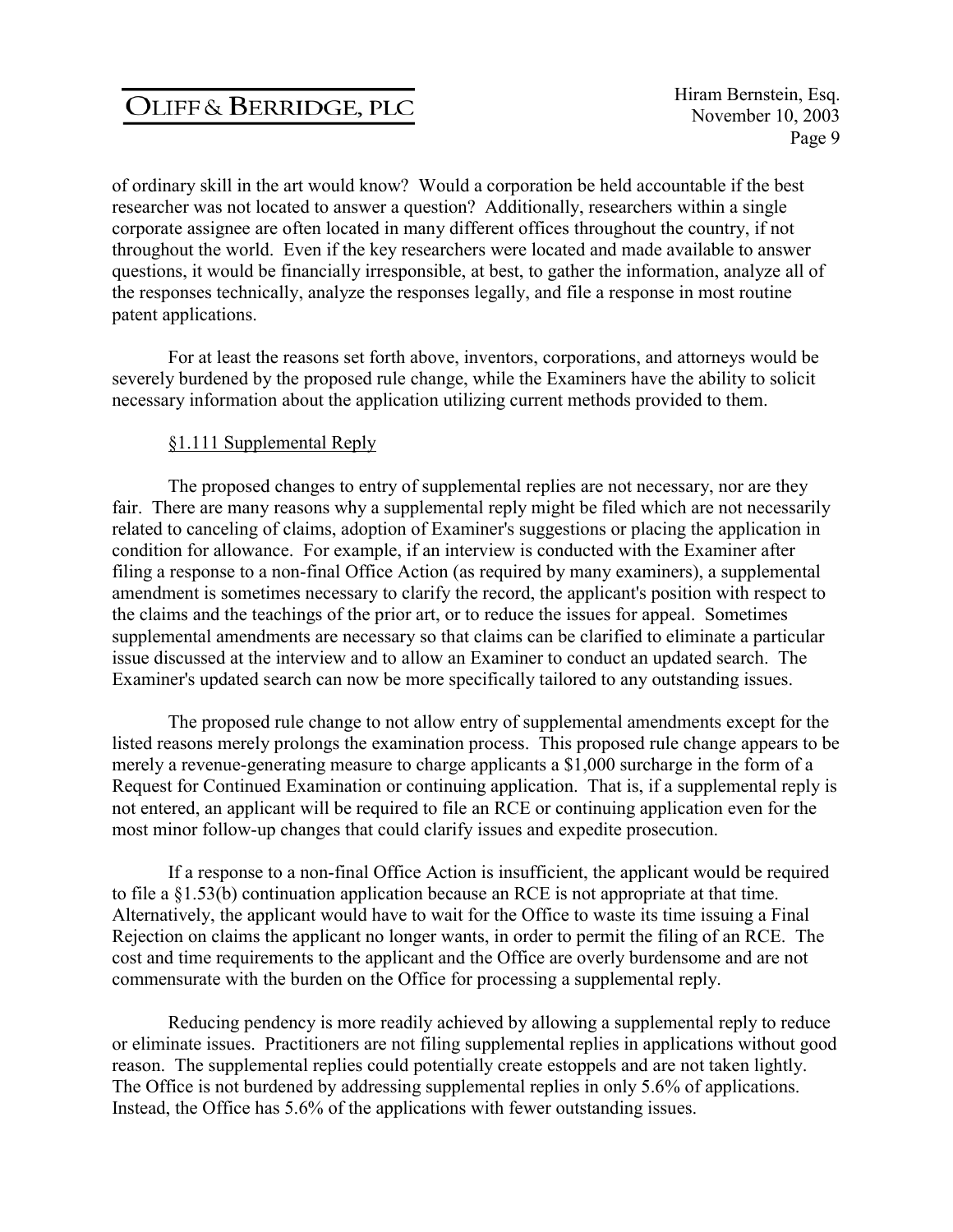Hiram Bernstein, Esq. November 10, 2003 Page 10

The Office also proposes to tie the entry of a supplemental reply to the expiration of the statutory period for response. A supplemental reply submitted before the expiration may be entered, while a supplemental reply submitted after the expiration would not even be evaluated for entry. In reality, there is no connection between the statutory period for response and any delay in examination -- the Examiner does not pick up any case faster just because a response is filed at the end of a statutory period for response. The real issue of delay does not arise until an Examiner starts reviewing the previous reply. If the Examiner has not yet begun his review, then there is no basis for distinguishing among supplemental replies based on whether the statutory period has expired.

Therefore, if changes are implemented, a standard for entry and consideration of a supplemental reply similar to the standard set forth in  $\S 1.111(a)(2)$  would be more fair, less burdensome, and would reflect the realities of the effects of supplemental replies on the course of examination. That is, a supplemental reply should be disapproved only if the supplemental reply unduly interferes with an Office action being prepared by the Examiner in response to the previous reply.

#### §1.324 Correction of inventorship

The rule change is purported to clarify that the inventorship of a patent may be changed only by way of request from all of the inventors together with assignees of the entire interest. However, Rules §1.42, §1.43, §1.46 and §1.47 allow for the situation when an inventor's signature is not available. The proposed change should be tailored to be more consistent and allow for such a situation as discussed with respect to the above rules.

#### $§1.704(d)$  IDS

Both the present and the proposed rule are burdensome, confusing and inconsistent. An applicant should be allowed to cite an item within three months of mailing of a first communication from a foreign patent Office in a counterpart application citing the item. Changing the requirement of §1.704(d) from thirty days to three months would be consistent with the rules set forth in §1.97 and §1.98 for an IDS, would avoid confusion among the rules, and would accommodate the realities of transmission of references between various attorneys and applicant in different countries.

#### §1.705 Patent term adjustment

The commentary exposes a serious inequity in Rule  $$704(c)(10)$ . Rule  $$704(c)(10)$  as explained would allow for a reduction of any patent term adjustment for submission of papers such as a request for refund and a status letter. There is no basis for such a reduction in term adjustment in situations where the penalty for the actions does not match any burden on the Office, or the error or delay is the fault of the Office.